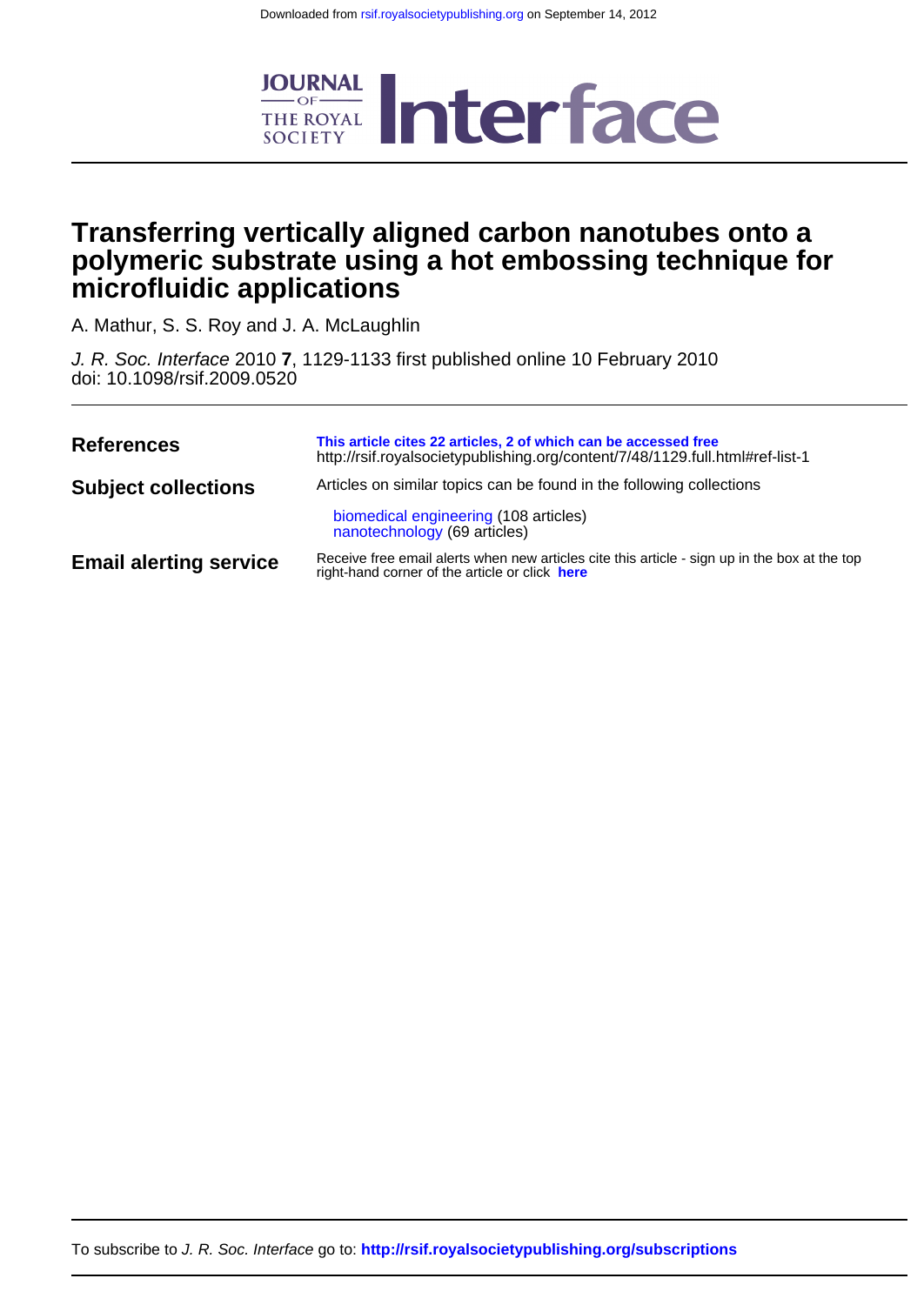

J. R. Soc. Interface (2010) 7, 1129–1133 doi:10.1098/rsif.2009.0520 Published online 10 February 2010

**REPORT** 

# Transferring vertically aligned carbon nanotubes onto a polymeric substrate using a hot embossing technique for microfluidic applications

## A. Mathur, S. S. Roy\* and J. A. McLaughlin\*

Nanotechnology and Integrated Bio-Engineering Centre, School of Electrical and Mechanical Engineering, University of Ulster, Newtownabbey BT37 0QB, UK

We explored the hot embossing method for transferring vertically aligned carbon nanotubes (CNTs) into microfluidic channels, fabricated on poly-methylmethacrylate (PMMA). Patterned and unpatterned CNTs were synthesized by microwave plasma-enhanced chemical vapour deposition on silicon to work as a stamp. For hot embossing,  $115^{\circ}$ C and 1 kN force for 2 min were found to be the most suitable parameters for the complete transfer of aligned CNTs on the PMMA microchannel. Raman and SEM studies were used to analyse the microstructure of CNTs before and after hot embossing. The PMMA microparticles with dimensions (approx.  $10 \mu m$  in diameter) similar to red blood cells were successfully filtered using laminar flow through these microfluidic channels. Finally, a microfluidic-based point-of-care device for blood filtration and detection of bio-molecules is drawn schematically.

Keywords: carbon nanotubes; microfluidics; hot embossing; poly-methyl-methacrylate

#### 1. INTRODUCTION

Motivated by the remarkable properties of carbon nanotubes (CNTs), researchers have been immensely interested in their processing, integration and applications. The incorporation of CNTs onto polymeric substrates provides a wide range of applications in various areas such as microfluidics, flexible microdevices, field emission and micro/nanoelectronics, etc. The main obstacles to the implementation of CNT-based

\*Authors for correspondence ([s.sinha-roy@.ulster.ac.uk](mailto:s.sinha-roy@.ulster.ac.uk); microstructures on a silicon surface. These microstruc-<br>jad.mclaughlin@ulster.ac.uk) tures were fabricated using the metal lift-off method [jad.mclaughlin@ulster.ac.uk\)](mailto:jad.mclaughlin@ulster.ac.uk)

microfluidic devices lie in the proper integration of CNT arrays with polymer platforms. The CNTs in the microfluidic channel can be incorporated in two ways: firstly, synthesizing CNTs in the microfluidic channel, and, secondly, transferring the as-grown CNTs to the microfluidic channel by any novel technique. Owing to the low glass-transition temperatures of most of the polymers, it is extremely difficult to synthesize high-quality CNTs directly onto them. On the other hand, various techniques like solution-based processing, soft lithography, casting into PDMS and hot embossing have been developed in recent years for incorporating CNTs onto polymers ([Jacobs &](#page-5-0) [Whitesides 2001;](#page-5-0) Barry et al[. 2003;](#page-5-0) [Blanchet &](#page-5-0) [Rogers 2003;](#page-5-0) Meitl et al[. 2004](#page-5-0); [Sun & Rogers 2004;](#page-5-0) Allen et al[. 2006\)](#page-5-0). Among these techniques, hot embossing has demonstrated the ability to transfer CNTs onto polymers with critical dimensions down to 10  $\mu$ m (Allen et al[. 2006](#page-5-0); [Sunden](#page-5-0) et al. 2006).

The CNTs in the microfluidic devices can be used as micro/nanoparticle filtering elements and/or as sensing material ([An & Simon 2006\)](#page-5-0). The CNTs, with their unique properties, dimensions and a huge surfaceto-volume ratio, have great potential as a filtration, separation and concentration medium for various chromatographic applications. A common approach for microfluidic filtering has been the creation of polymer pillar structures or flow restrictions (He et al[. 1999;](#page-5-0) [Andersson](#page-5-0) et al. 2001). The limitation of these methods is the resolution of the patterning technique employed. Fabrication of submicron patterned structures using e-beam lithography would be expensive. Recently, there have been some interesting reports (Jeon et al. [2004,](#page-5-0) [2005\)](#page-5-0) on the fabrication of a three-dimensional nanostructure, as small as 50 nm, using the optical technique, and those nanoscale channels could be very useful in various applications in the microfluidic system. Patterning CNT arrays in specific parts of a microfabricated device allows easy submicron particle filtration and eliminates the need for nanolithography. A comprehensive study on transferring CNTs onto polymer and their application in biological particle filtering has not yet been reported.

In this paper, we present a hot embossing method for transferring vertically aligned CNT arrays onto polymethyl-methacrylate (PMMA). We also demonstrate that the CNTs can be used as blood particle filtering elements. Finally, we propose the application of these CNT arrays as a filter in a point-of-care (PoC) device, using electrical impedance spectroscopy (EIS) transducers.

#### 2. EXPERIMENTAL DETAILS

#### 2.1. Growth of carbon nanotubes on silicon substrate and transferring them on poly-methyl-methacrylate substrate

The CNTs were produced using a microwave plasmaenhanced chemical vapour deposition (MPECVD) system, which is described in detail elsewhere [\(Chhowalla](#page-5-0) et al. 2001). The maskless UV lithographic technique was employed for the production of the microstructures on a silicon surface. These microstruc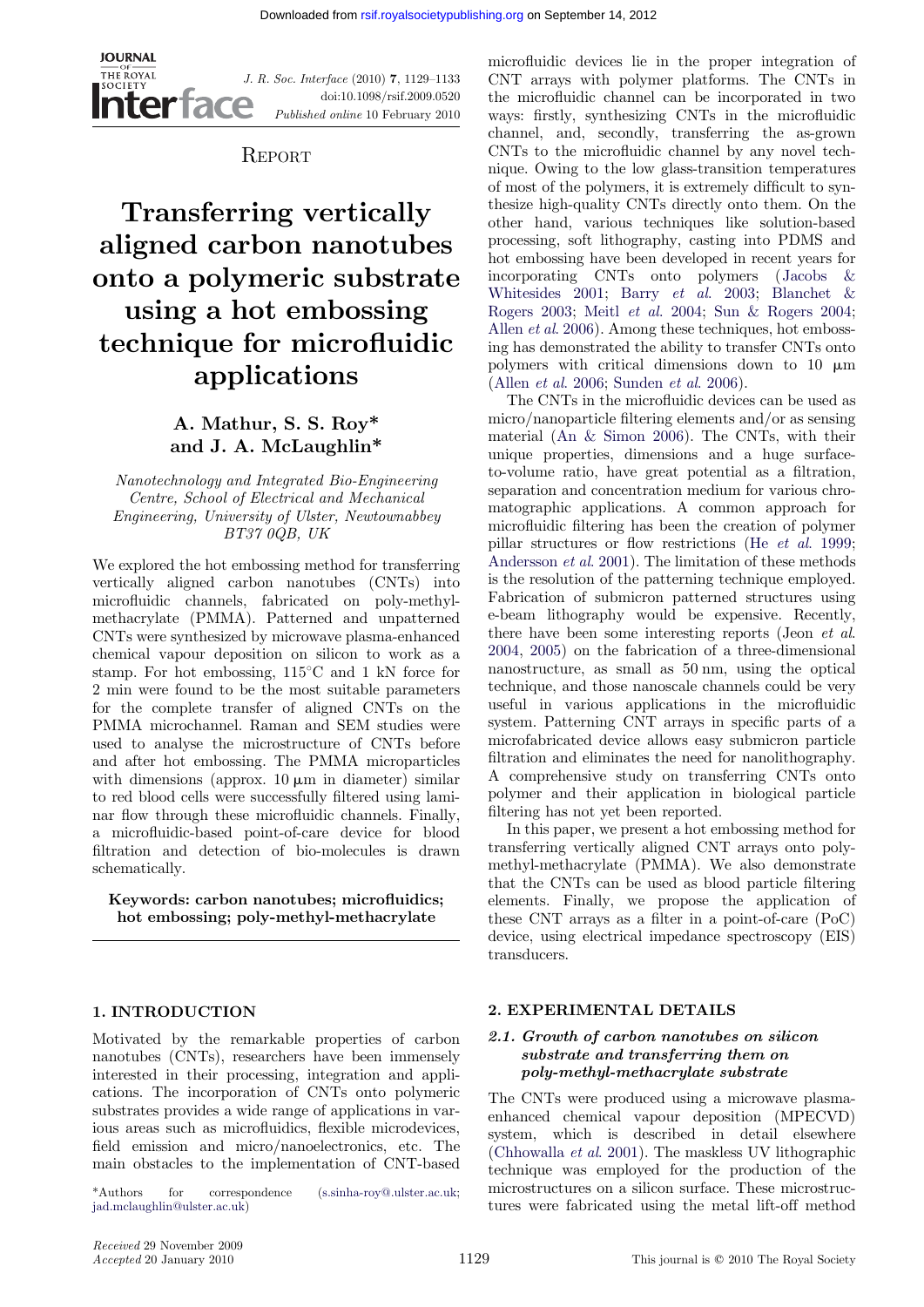on a silicon wafer. A thin layer of cobalt (approx. 2 nm) was used as a catalyst for CNT growth. These substrates were then transferred to the MPCVD chamber for nanotu[b](#page-5-0)e growth (Mathur *et al.* [2009](#page-5-0)*a,b*). Scanning electron microscopy of these nanotubes revealed that they are aligned vertically on the top of the surface. Micro-Raman studies were also performed on the samples before and after hot embossing. Three spectra were recorded from three different spots on each sample. Raman parameters were evaluated from the average of three values obtained from spots. Errors in the Raman fitting parameters appear to be mainly due to the non-uniformity of spots and base-line correction, and a suitable background function can minimize the error. We should mention that, in our experiments, the error in the Raman fitting parameters was negligible and did not have any influence on the trends of Raman parameters before and after hot embossing. The spectrometer was calibrated with a silicon substrate, and the sharp first-order Raman shifts of silicon were accurate to  $\pm 1$  cm<sup>-1</sup>.

The nanotubes grown on Si work as a stamp and are placed over the top of a PMMA sheet, which is then heated above its glass transition temperature. Experiments were carried out in the temperature range  $110-120^{\circ}$ C and pressure range  $0.5-2$  kN to optimize the effect of temperature and pressure. We noticed that the temperature of  $115^{\circ}$ C and pressure of 1 kN was the most reliable for reproducible and non-destructive transfer of CNTs onto the polymer substrate. The vertically aligned patterns of CNTs grown on Si (acting as a master template) were placed in contact with a smooth  $500 \mu m$  thick PMMA substrate, and then heated to  $115^{\circ}$ C, and embossed into the polymer at a pressure of 1 kN. After cooling to room temperature, the load was released and the master removed from the substrate. Nearly all of the CNTs were transferred, and exceptional pattern replication was achieved. The total cycle time was between 20 and 30 min.

#### 2.2. Construction of the filtering system using the above carbon nanotubes on poly-methyl-methacrylate

The microfluidic channels with a depth of approximately  $30-50 \mu m$  were fabricated on a separate PMMA substrate using the hot embossing method. The length and width of the channel were 15 and 5 mm, respectively. The vertically aligned CNTs (VACNTs) on PMMA were bonded with the above PMMA microfluidic channel with appropriate inlets and outlets (Mathur *et al.* [2009](#page-5-0) $a,b$  $a,b$ ). In this case, the direct bonding technique between PMMA sheets was employed. The vertically aligned patterns of CNTs grown on PMMA were placed in contact with a PMMA substrate (containing the microchannel), and then heated to  $95^{\circ}$ C, and embossed into the polymer at a pressure of 5 kN. For any devices, channel depths were chosen slightly higher (approx.  $2 \mu m$ ) than the CNT height on PMMA. This allowed us leakage-free direct bonding between PMMA substrates. Finally, the filtering system was tested with  $10 \mu m$  PMMA

particles in DI water with red dye (to simulate blood conditions) for flow characterizations.

#### 3. RESULTS AND DISCUSSION

Various, vertically aligned CNTs and patterned CNTs were grown on a Si substrate using MPCVD and successfully integrated onto PMMA without affecting the nanotube structure and alignment using the contact transfer method (Zhu et al[. 2008](#page-5-0)). Two representative images obtained from SEM are shown in [figure 1](#page-3-0). [Figure 1](#page-3-0)a shows the CNTs on Si (i.e. before hot embossing) with the CNT pillars of  $100 \mu m$  width and  $100 \mu m$  spacing. The height of the CNT pillars was approximately 50  $\mu$ m. Although [figure 1](#page-3-0)b shows CNTs on PMMA (i.e. after hot embossing), the vertical alignment was almost intact with the same dimensions as the CNTs on Si, and the height of the CNTs on PMMA was nearly 40  $\mu$ m, suggesting that part of the CNTs was buried under the PMMA. [Figure 1](#page-3-0)b also confirmed the integrability of CNT films with PMMA.

[Figure 1](#page-3-0)c shows the micro-Raman spectra before and after hot embossing. Raman spectra showed that the nanotubes were highly graphitic and SEM showed that the CNTs were predominately multi-walled. Raman spectra of the CNTs were compared before and after the transfer. The peaks at approximately 1350 and approximately  $1572 \text{ cm}^{-1}$  can be seen for both samples, which correspond to D and G bands in CNTs. The G peak corresponds to the tangential stretching  $(E_{2q})$  mode of highly oriented pyrolytic graphite, which indicates the presence of crystalline graphitic carbon in the CNTs. The origin of the D peak has been explained as disorder-induced features due to the defect and finite particle size effect. The ratio of the intensity of the D peak  $(I_D)$  to the intensity of the G peak  $(I_G)$  is a measure of the amount of disorder in the CNTs. The  $I_D/I_G$  ratios of the CNTs in this experiment are all smaller than 1, which suggests less defect content in the CNTs [\(Wilhelm](#page-5-0) *et al.* 1998). The  $I_D/I_G$  ratio on the transferred CNTs was nearly similar to that of the as-grown structures, indicating that the crystalline quality of CNTs was maintained after the transfer. We observed an increase in the D peak width after hot embossing. After the hot embossing process, Raman spectra were taken from the base ends of the tube. The sample edge can always be considered as a defect. The hot embossing process may introduce edge-planelike defects on the tube ends. The increase in the D peak width and  $I_D/I_G$  ratio was due to the introduction of the edge plane defect and/or disorder created by hot em[b](#page-5-0)ossing (Mathur *et al.* [2009](#page-5-0)*a,b*; [Sanchez](#page-5-0) *et al.* 2009). The G peak position moved to  $1579$  from  $1577 \text{ cm}^{-1}$ after hot embossing. The shape of the G line and the dispersion of CNTs depend on various factors such as film thickness, deposition condition, substrate stress, laser wavelength and to some extent on instrumental precision. In the literature, the G band shifts linearly to a higher wavenumber with the increase in stress in carbon thin films and CNT/polymer composites. In our study, the depth of the laser was around  $5 \mu m$ ; so we have not probed CNTs buried under the polymer. We believe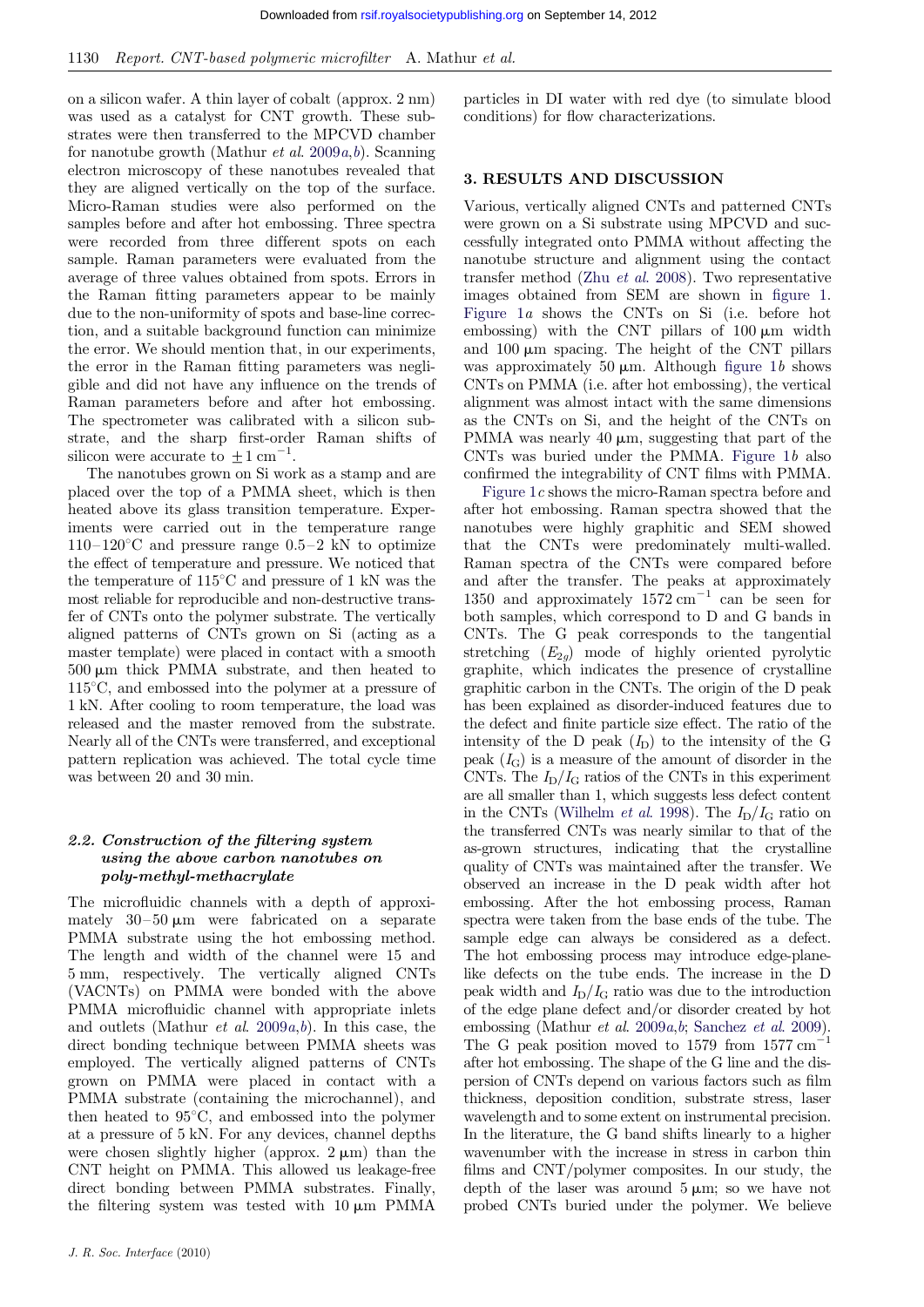<span id="page-3-0"></span>

Figure 1. SEM images of CNTs: (a) before and (b) after hot embossing (SEM scale bar showing 100  $\mu$ m). (c) A comparative Raman spectrum of CNTs before (black line) and after (grey line) hot embossing.

that the hot embossing process introduces a slight strain in the nanotubes as well as creates edge-plane-like defects, which in turn changes the G peak position.

The fabrication of the filtering system is discussed in detail in the experimental section. In order to demonstrate the filtering capability of nanotubes, we used a mixture of PMMA spheres of  $10 \mu m$  diameter (in DI water with red dye) that were passed through the channel using capillary flow. The reason for choosing  $10 \mu m$ particles was that the size of red blood cells (RBCs) and white blood cells in real blood is also in this region [\(Crowley & Pizziconi 2005\)](#page-5-0). Figure 2 shows the PMMA beads concentrated at the CNT filter. The nanotube patches were a few tens of microns long and sufficient for filtering, and there were a number of PMMA spheres clearly visible before the CNT membrane, whereas only one or two spheres (figure 2, inside red circle) were visible after passing through the CNT membrane. Ideally, we expected no particles at the outlet; the resulting one or two particles at the outlet may have escaped through any structural defect in the sidewall/lid. The filling time (meniscus displacement time from inlet to outlet) of the fluid flow inside the channel was measured as 16 s, whereas without CNTs it was approximately 5 s. This could be the effect of surface energies as the CNTs are highly hydrophobic. The water contact angle of CNTs was approximately  $110^{\circ}$ , whereas that of PMMA was approximately  $67^{\circ}$ , measured using sessile drop measurements. Studies are currently underway to quantitatively characterize the hydrodynamic resistance of the filters as well as to determine the minimum size of the particle that can be filtered in our devices. Acid solution can be used to create three-dimensional nanostructures on the surfaces of the aligned multi-wall carbon nanotubes (MWCNTs) ([Correa-Duarte](#page-5-0) et al. [2004](#page-5-0)). However, at this stage, we are not totally sure



Figure 2. An experimental demonstration of CNTs as a filter in the microfluidic channel. Top two optical microscopy images with a magnification  $\times 10$  clearly revealed microparticle filtration.

about the dyed water/microparticle interaction with the side wall of the nanotubes. From the fundamental point of view, it will be interesting to study the surface chemistry and the nature of particle trapping by the tube.

The passive capillary flow technique was exploited in the filtering system. The capillary filling process was based on momentum conservation. In the passive capillary filling process, the overhead pressure is zero. It is mainly a surface-tension-driven filling process in which momentum change is balanced by the surface tension force and wall viscous force (Saha et al[. 2009](#page-5-0)). Surface tension of a liquid meniscus provides sufficient pressure to push water into the channel. It is difficult to estimate the capillary pressure for a general channel shape with any width and height. However, the capillary pressure  $(P)$  at the entrance can be roughly estimated from the relation  $P = 2\sigma \cos \theta$   $(1/h + 1/w)$ , where w is the width of the channel, h its height,  $\sigma$  is the surface tension of water and  $\theta$  is the contact angle. In our studies,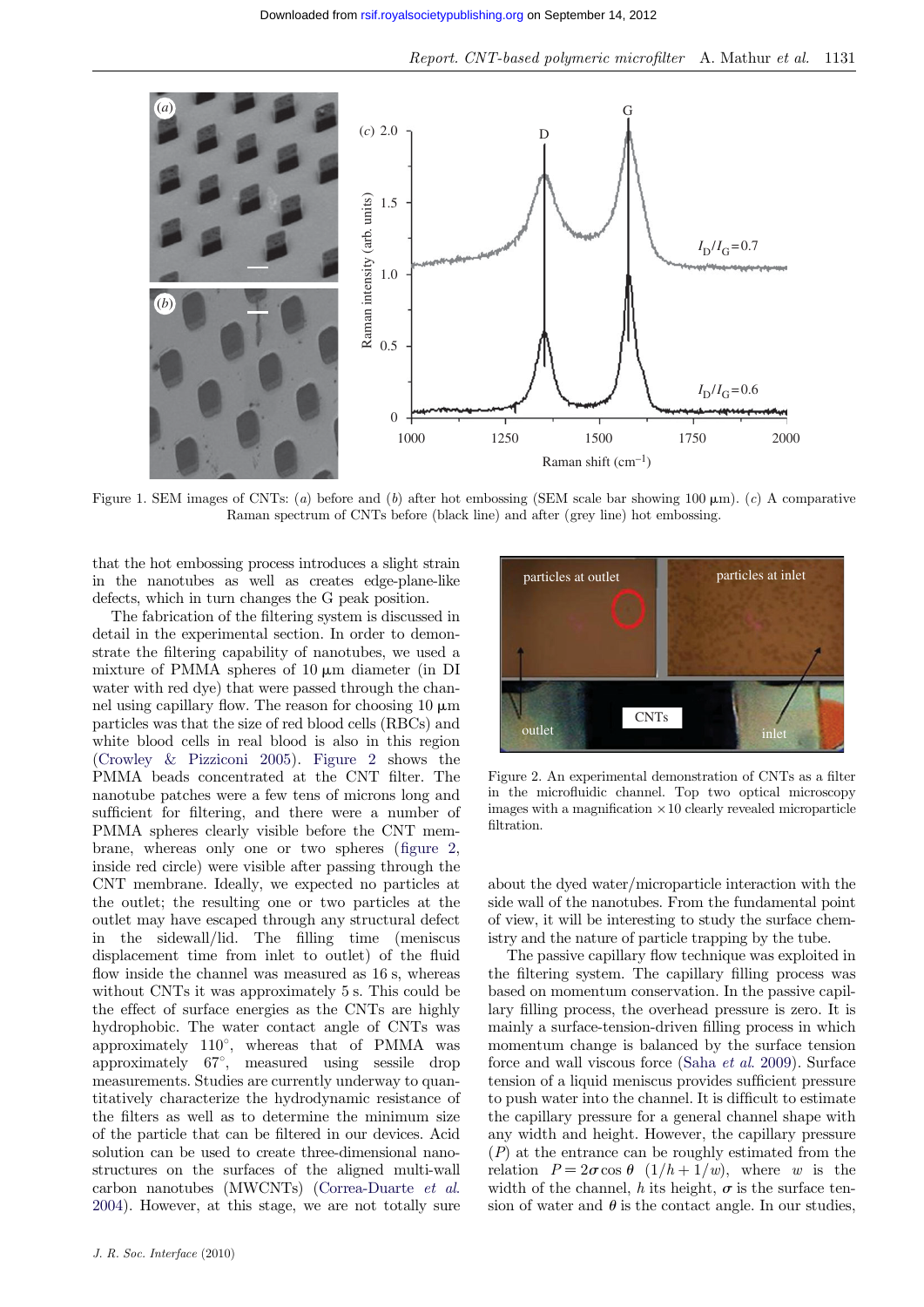1132 Report. CNT-based polymeric microfilter A. Mathur et al.



Figure 3. A schematic drawing of the proposed PoC device.

as the fluid and substrate were fixed, channel geometry has a huge influence on capillary pressure. In the present study, the flow rate was higher at the entrance and slowed down owing to the viscous effect. The flow rate can be controlled by the channel geometries, its surface energy and the liquid used.

The system ([figure 2](#page-3-0)) was filled by adding an approximately 5  $\mu$ l droplet to the channel inlet, although 2  $\mu$ l was enough to fill the device. In our study, the particle concentrations were varied from 60 to 180 000 counts  $\mu$ <sup>-1</sup>. In this range, no clogging was observed. The particle filtration efficiency in the system was always greater than 99 per cent. To date, we have tested the filtering system to its maximum for six weeks and found it to be working well. In future, we will address the long-term durability of the filtering system. In particular, temperatures above  $90^{\circ}$ C should be avoided for PMMA-based devices. The filter has been designed keeping in mind that it will be used for blood filtration afterwards as a part of the project (figure 3); therefore, we consider this device to be suitable for single use or to be disposable.

There are huge challenges in microfluidic chip technology in the development of new generation sensor devices by incorporating nano- and microelectronic materials into a single chip-sized substrate. We are also engaged in this challenging research and are hoping to develop a novel CNT-based microfluidic device for blood filtration and detection of bio-molecules for a lab-on-a-chip application. Figure 3 shows the schematic of the proposed PoC device with gold inter-digitated electrodes and other electronics. The new device consists of microlitre sampling, integrated microfluidic and electrochemical sensing systems, with wireless communications that can be used in new and evolving multi-frequency-based EIS transducers. Moreover, label-free sensing offers the possibility of detecting analytes with a high sensitivity and molecular

J. R. Soc. Interface (2010)

selectivity, in parallel, rapidly and at a low cost ([Linder](#page-5-0) [2007\)](#page-5-0).

Integration of the EIS sensor technology with suitable microfluidics will ensure good signal detection using only micro- or pico-litre amounts of a patient's blood sample. The nanostructured fluidics system must filter out RBCs, preventing adhesion and distortion of the detection system. In situ fine filtering of the serum will be obtained via micro- and nanoscale pillars with optimized geometry and surface chemistry (figure 3). Thermoplastic imprinting/bonding will allow the definition of the capillary features in bonded devices, and the use of low-cost printing/fabrication processes will enable the manufacture of inexpensive, disposa[b](#page-5-0)le sensor arrays (Mathur *et al.* [2009](#page-5-0) $a,b$ ). Remote processing and 'smart analysis' will be realized with the integration of telemetry, microprocessors and embedded software, allowing the lab-on-a-chip platform to achieve the ultimate goal of multi-analyte blood monitoring, enabling continuous and remote patient monitoring (figure 3).

#### 4. CONCLUSIONS

In this paper, we have reported a simple process for the transfer of CNTs, in any geometry and size, from the original grown surface to PMMA sheets using the hot embossing technique. This technique is non-destructive and could easily be replicated on a large area. The SEM and Raman studies showed excellent physical/mechanical bonding of the CNTs on the polymeric substrate. The laminar flows through CNT-based microchannels were highly controllable and reproducible. The CNTs were very effective for microparticle filtration. With the optimization of the transfer process (CNTs to microfluidic chip) and real blood flow behaviour studies, it will be possible to achieve a microfluidic platform for